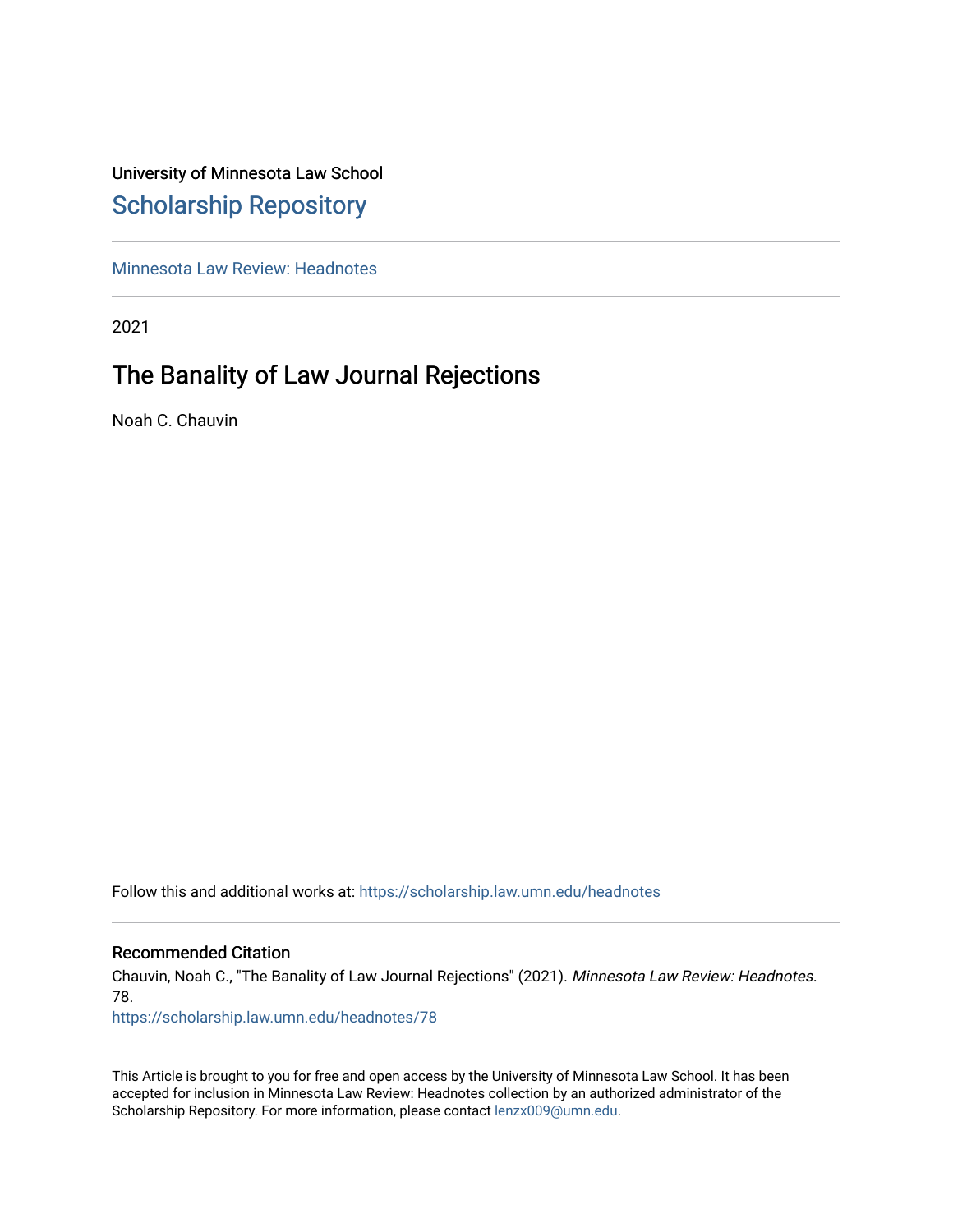## **Essay**

# **The Banality of Law Journal Rejections**

## **Noah C. Chauvin**\*

<span id="page-1-2"></span>As many others have observed, American law journals are odd.<sup>1</sup> Unlike journals in every other academic field, the articles law journals publish are (for the most part) not selected, reviewed, or edited by experts in the field. Rather, law journals are run by students. But although students run the journals, it is legal academics, as the overwhelming majority of the journals' authors and readers, who benefit most from them.<sup>2</sup> This mismatch between the benefits derived from law journals and the effort that goes into producing them has contributed to law journal publication practices that impose severe burdens on student editors.

<span id="page-1-1"></span><span id="page-1-0"></span>For instance, due to efforts by student editors to reduce the length of the papers they publish, the standard law journal article is approximately 25,000 words long3—still far longer than is typical in closely related fields.<sup>4</sup> Because they do not edit or peer review law

Law clerk to the Honorable Karen Spencer Marston. I am grateful to Emilie Keuntjes Erickson, whose thoughtful editing improved this essay. All views, and all errors, are my own. Copyright © 2021 by Noah C. Chauvin.

<sup>1</sup>*. See, e.g.*, Richard A. Posner, *Law Reviews*, 46 WASHBURN L.J. 155, 156 (2006) (describing law journals as "strikingly different" from other scholarly publications).

<sup>2.</sup> Of course, while legal academics benefit most from the final product, students derive some benefit from the *process* of producing law journals. *See* Barry Friedman, *Fixing Law Reviews*, 67 DUKE L.J. 1297, 1334–35 (2018). However, there is no reason to believe that these benefits—such as editing skills and exposure to more areas of the law—could not be achieved in other ways, such as by serving as a professor's research assistant or writing an independent study or seminar paper.

<sup>3.</sup> Noah C. Chauvin, *Enough Is as Good as a Feast*, 44 SEATTLE U. L.REV. 1, 7 (2020).

<sup>4</sup>*. See, e.g.*, *Article Submission*, AM. HIST. REV., https://www.historians.org/ publications-and-directories/american-historical-review/article-submission

<sup>[</sup>https://perma.cc/TV36-RAXU] (detailing *The American Historical Review*'s 13,500 word limit for articles); *Instructions for Authors*, AM. POL. SCI. REV., https://www .cambridge.org/core/journals/american-political-science-review/information/ instructions-contributors [https://perma.cc/3DPK-EMRW] (detailing the *American Political Science Review*'s 12,000-word limit); *Submission Guidelines*, PHIL. REV., https://read.dukeupress.edu/the-philosophical

<sup>18</sup>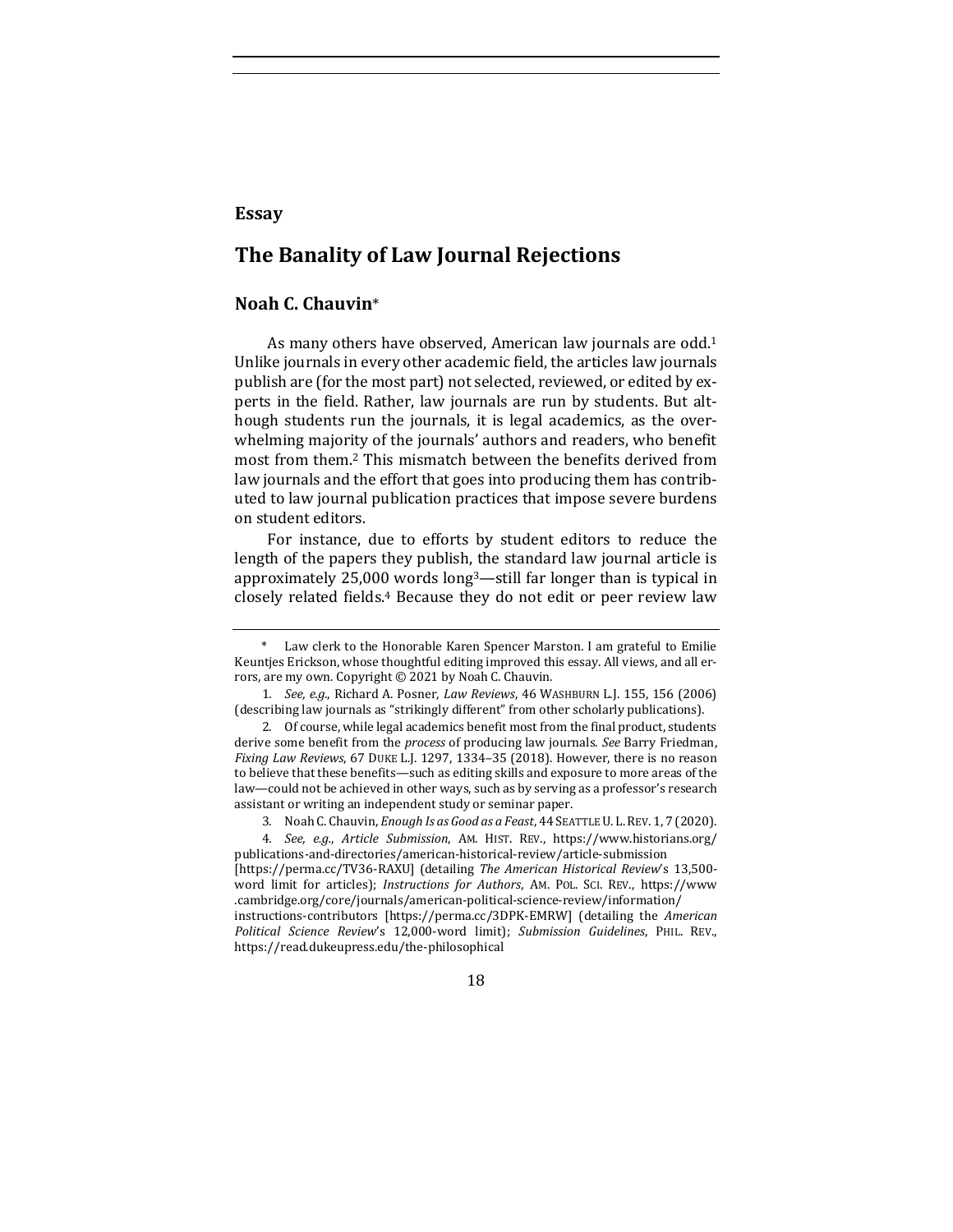2021] *LAW JOURNAL REJECTIONS* 19

journal articles, though, professors have fewer incentives to keep them brief than they otherwise would. Indeed, since publication decisions are being made primarily by second-year law students who have relatively little legal experience, authors are incentivized to increase the length of their articles by including lengthy background sections that do not advance the article's thesis but do provide uninitiated readers with an overview of relevant law and scholarship.<sup>5</sup>

<span id="page-2-2"></span><span id="page-2-1"></span><span id="page-2-0"></span>Another result of this mismatch between benefit and effort is a system for selecting articles for publication that wastes time and effort for author and editor alike.<sup>6</sup> Because there is no peer review at most law journals, the journals do not prohibit multiple submissions, and authors submit their papers to many journals simultaneously.<sup>7</sup> And new technologies have made it simpler for professors to submit to multiple journals. Online submission services allow authors to submit to dozens or even hundreds of journals at the same time, without having to put in the time and effort that was required for such a large volume of submissions when submissions were done by mail or email.<sup>8</sup> Even after they receive an offer of publication, authors are not done with the submission process: they then seek expedited review from other journals, hoping to leverage their original offer to get a publication offer from a higher-ranked journal.<sup>9</sup>

6*. See* Michael D. Cicchini, *Law Review Publishing: Thoughts on Mass Submissions, Expedited Review, and Potential Reform*, 16 U.N.H. L. REV. 147, 150–55 (2017) (describing the costly and time-intensive article submission process); Friedman, *supra* not[e 2,](#page-1-1)  at 1303, 1305–07 ("These problems detract from the quality of our work and its readership, impose huge burdens of time and other costs, and make us all a little crazy.").

7. Erik M. Jensen, *The Law Review Manuscript Glut: The Need for Guidelines*, 39 J. LEGAL EDUC. 383, 384–85 (2006).

8*. See* Cicchini, *supra* note [6,](#page-2-0) at 153–54 (discussing how professors use online systems to submit a single article to over 100 law journals); Friedman, *supra* not[e 2,](#page-1-1) at 1325 ("Back in the day, multiple submissions of an article were at least a bit of a hassle."); *see also* Jensen, *supra* note [7,](#page-2-1) at 384 (arguing, in 2006, that it was problematic for authors to "mail copies [of their articles] to twenty or more publications").

9. Friedman, *supra* not[e 2,](#page-1-1) at 1313–14; Jensen, *supra* not[e 7,](#page-2-1) at 384–85; *see also* C. Steven Bradford, *As I Lay Writing: How to Write Law Review Articles for Fun and Profit*, 44 J. LEGAL EDUC. 13, 30 (1994) ("When you receive the initial offer . . . . [B]egin

<span id="page-2-3"></span><sup>-</sup>review/pages/Submission\_Guidelines [https://perma.cc/WC6T-9QPN] (detailing the *Philosophical Review*'s 15,000-word limit).

<sup>5.</sup> Michael C. Dorf, *Thanks to a Joint Statement by Top Law Journals, Law Review Articles Will Get Shorter, but Will They Get Better?*, FINDLAW (Feb. 28, 2005), https:// supreme.findlaw.com/legal-commentary/thanks-to-a-joint-statement-by-top-law -journals-law-review-articles-will-get-shorter-but-will-they-get-better.html [https://perma.cc/KM5P-DR99]. For a discussion of why background sections in law review articles are not particularly useful to the reader, see Chauvin, *supra* not[e 3,](#page-1-0) at 13–14.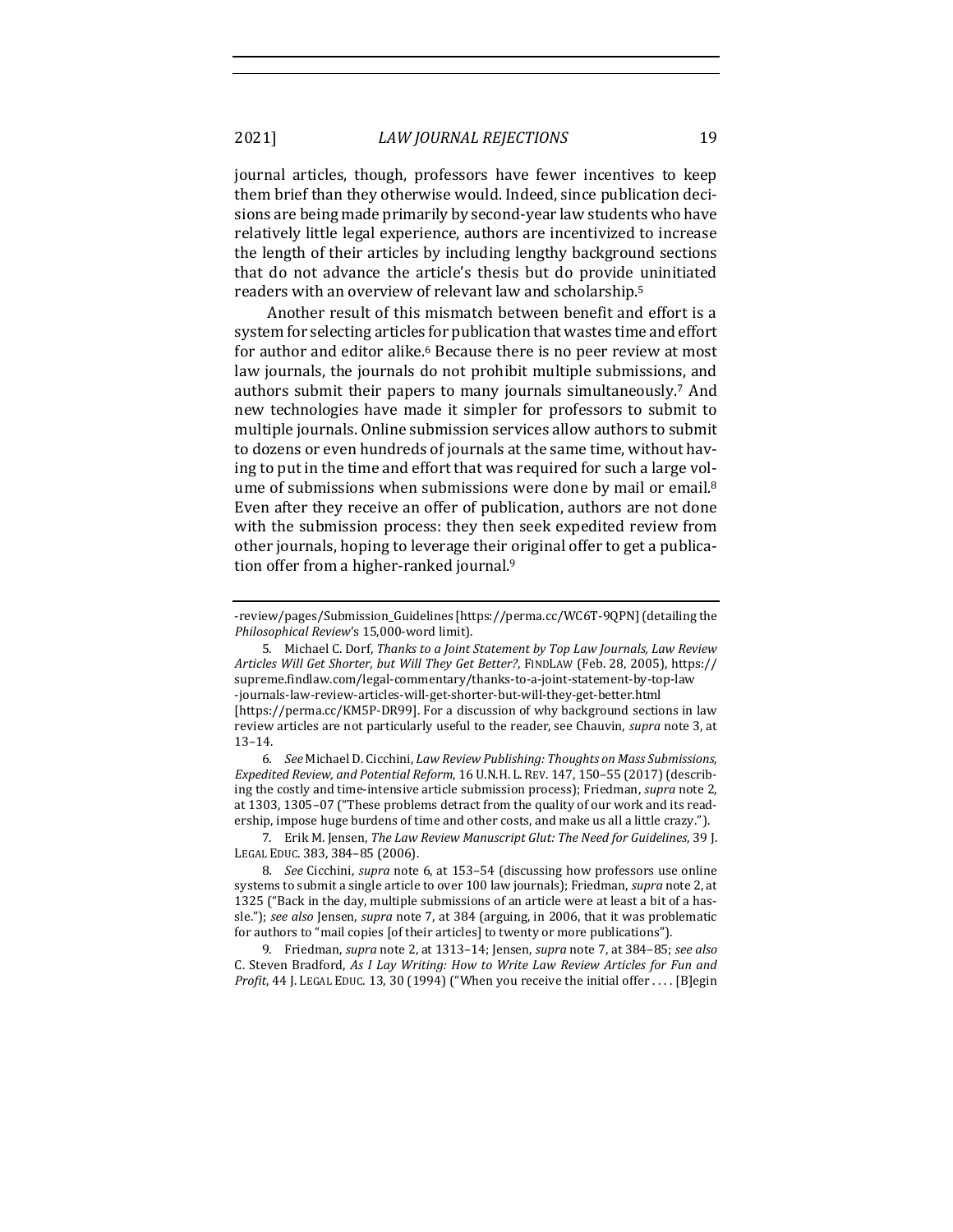The net result of this process is that law journals often receive thousands of submissions during any given submission cycle,<sup>10</sup> and, because they only publish at most a few dozen articles in a given volume, they send thousands of rejection notices in any given year. One would expect that rejections from each journal would convey essentially the same message. During a recent submission cycle, though, I noticed how similar these messages really are. For instance, from the *BYU Law Review*:

Thank you for submitting your article . . . to the BYU Law Review. Unfortunately, after editorial review, we have decided not to extend an offer of publication.

The Law Review receives a large number of submissions each year and we are constrained by the limited number of pages we are able to publish. Frequently, we must make the difficult decision to turn down an excellent piece of scholarship.

We wish you the best of luck and hope that you will keep our journal in mind for future submissions.<sup>11</sup>

#### From *The George Washington Law Review*:

Thank you for allowing us to consider your manuscript for publication in *The George Washington Law Review*.

Our editors have had an opportunity to review your manuscript and agreed that it is a strong contribution. Unfortunately, we receive a large number of submissions worthy of publication but lack the space to publish them all. I regret that we will be unable to publish your article in our current volume.

<span id="page-3-0"></span>We appreciate your submission and wish you the best of luck in finding a suitable home for your article. I encourage you to continue to submit manuscripts for review in the future.<sup>12</sup>

calling the articles editors at every other review on your list. The key here is to bluff: make them think that the offer you have in hand is from a top-ten law review which is desperate to have you.").

<sup>10.</sup> Leah M. Christensen & Julie A. Oseid, *Navigating the Law Review Article Selection Process: An Empirical Study of Those with All the Power—Student Editors*, 59 S.C. L. REV. 175, 203–04 (2007).

<sup>11.</sup> Email from BYU Law Review to Noah C. Chauvin (Mar. 18, 2021, 11:26 AM) (on file with author).

<sup>12.</sup> Email from The George Washington Law Review to Noah C. Chauvin (Mar. 19, 2021, 5:23 PM) (on file with author).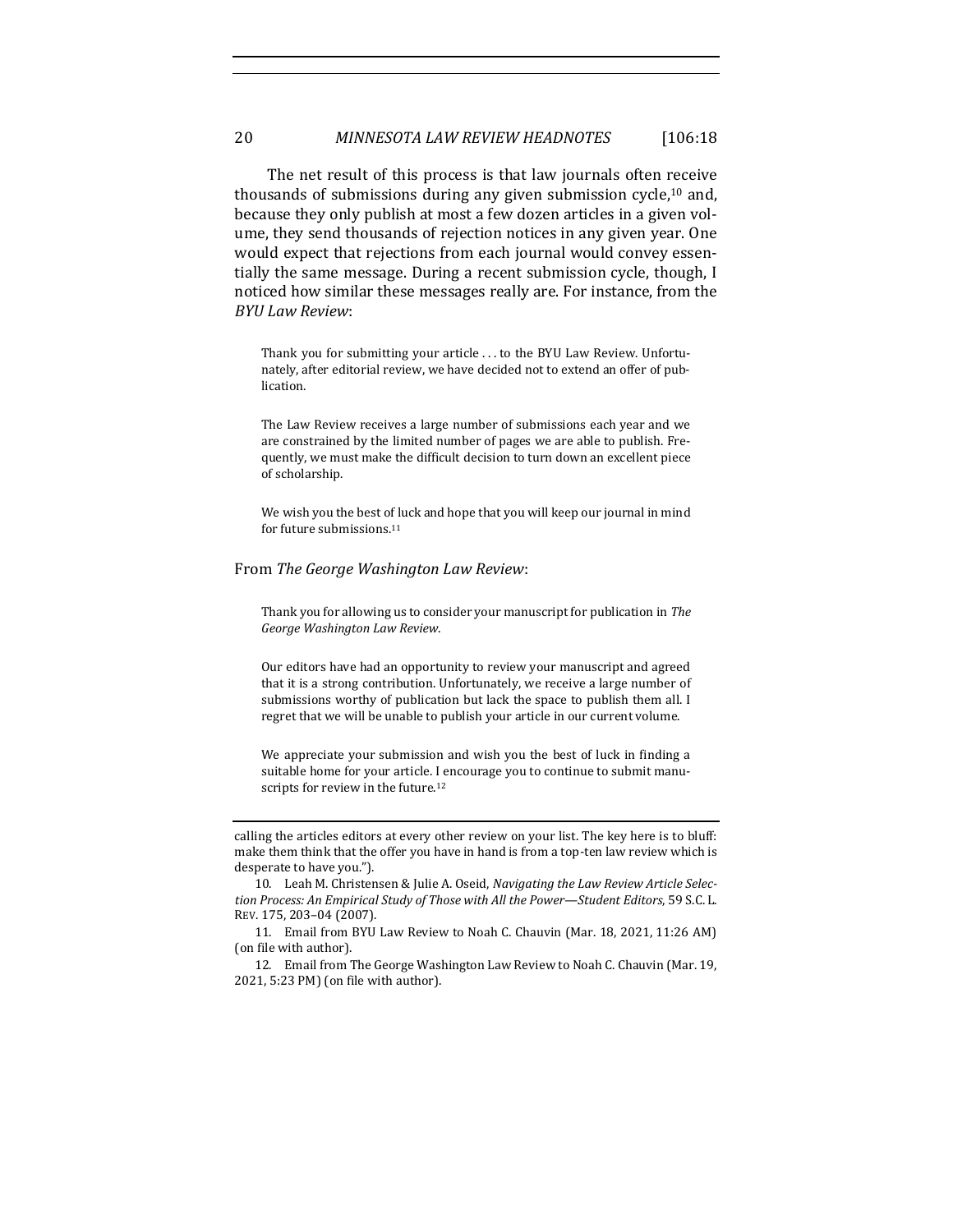### From the *Nevada Law Journal*:

Thank you very much for submitting your article to the Nevada Law Journal. Unfortunately, we are unable to extend an offer of publication. The NLJ receives a large number of submissions and we are constrained by the limited number of pages we are able to publish. Frequently we must make the difficult decision to turn down an excellent piece of scholarship.

We wish you the best of luck and look forward to your next submission.<sup>13</sup>

### And from the *Wisconsin Law Review*:

Thank you very much for submitting your article to the *Wisconsin Law Review*. Unfortunately, we are unable to extend an offer of publication. The *Wisconsin Law Review* receives a large number of submissions every year, and we are constrained by the limited number of pages we are able to publish. Frequently we must make the difficult decision to turn down an excellent piece of scholarship.

We wish you the best of luck and look forward to your next submission.<sup>14</sup>

Most striking, of course, is the identity between the *Nevada Law Journal* and *Wisconsin Law Review* messages, but note that all the messages share similar features—they are identical in their meaning, even if not in their precise phrasing. Each of them makes reference to the large number of submissions that they receive each year and uses this to explain why the journal has elected to not publish the article. Each one makes clear that the editors must frequently reject articles that are worthy of publication. Each one stops short of asserting that *your* article is worthy of publication—even *George Washington*, which refers to the article submitted as "a strong contribution" does not go so far as to say that it is a "submission[] worthy of publication."<sup>15</sup> And each of them expresses the journal's hope that you will find another journal willing to publish the piece and their fervent desire that you will submit future articles to them.

To some degree, it is little wonder that the rejection messages journals send look so similar. For one thing, both ExpressO and

<sup>13.</sup> Email from Nevada Law Journal to Noah C. Chauvin (Mar. 21, 2021, 3:46 PM) (on file with author).

<sup>14.</sup> Email from Wisconsin Law Review to Noah C. Chauvin (Mar. 21, 2021, 3:38 PM) (on file with author).

<sup>15.</sup> Email from The George Washington Law Review, *supra* not[e 12.](#page-3-0)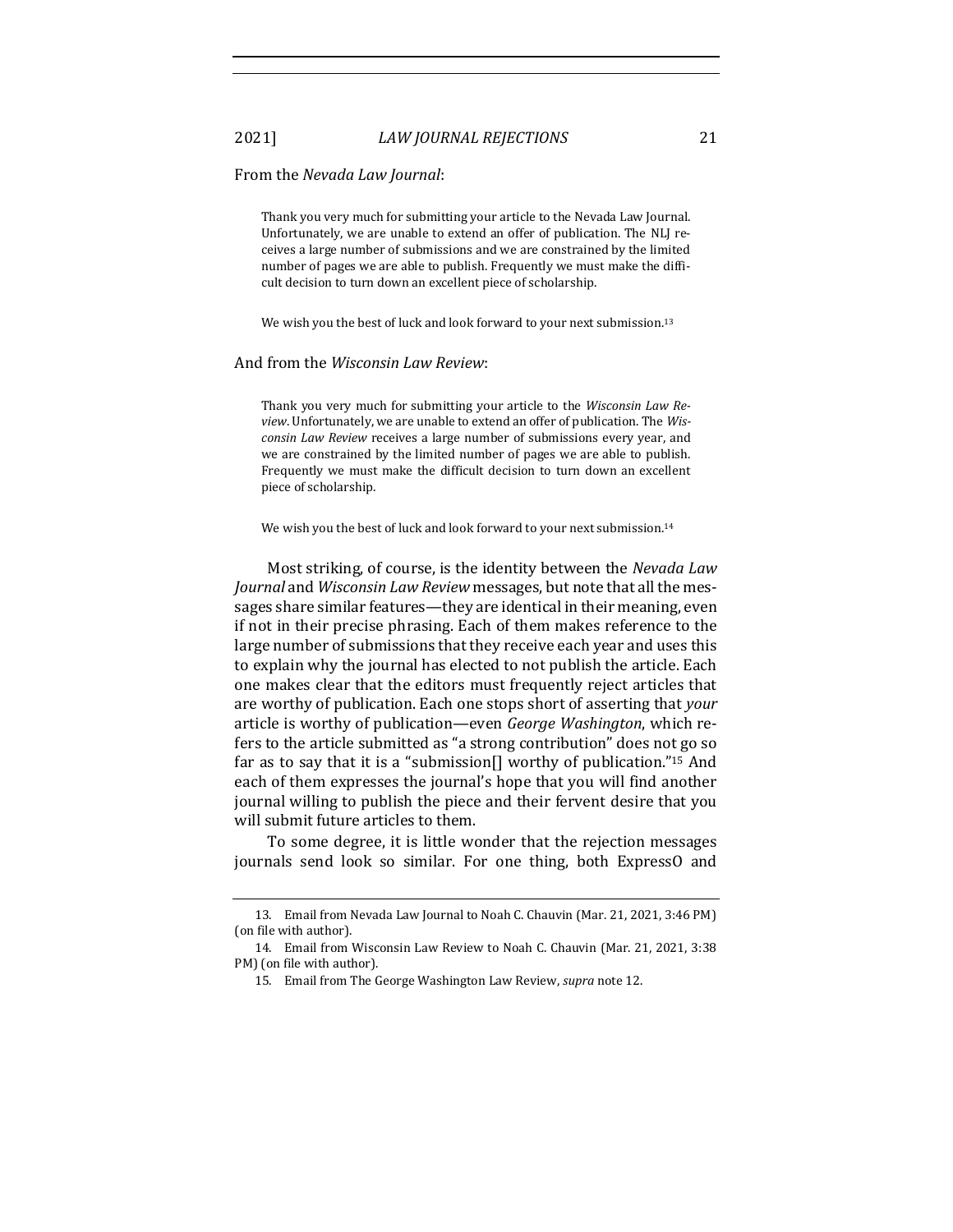Scholastica, two popular websites that help journals manage article submissions, offer template rejection letters to editors.<sup>16</sup> So, at a practical level, it is predictable that some journals will use the template rejection notes and send essentially identical messages.

<span id="page-5-0"></span>Even without the assistance of these templates, though, it is unsurprising that the rejection messages law journals send would coalesce around certain themes.<sup>17</sup> Most authors of journal articles are repeat players,<sup>18</sup> so journals naturally take a risk-averse approach when dealing with them. Conscientious journal editors are deeply aware that they are only temporary custodians of an institution that will (hopefully!) endure long after they are gone. It costs the journal nothing to be polite in rejecting an article and even to try and massage the bruised ego of the scholar whose work the journal has rejected. The last thing journals want are professors bad-mouthing the journal to their colleagues, and so journals take an "it's not you, it's us" approach to rejecting articles. Thus, the emphasis on the large number of submissions the journals receive (your paper is one of many), the quality of the papers the journal rejects (your paper is great), and the hope that the author will return in the future (next time, we'll almost maybe publish you).

Speaking as the recipient of many rejection messages, it does sting whenever a journal rejects a paper into which an author has poured hundreds of hours of painstaking thought, planning, researching, writing, and editing.<sup>19</sup> So caution on the part of editors rejecting articles is probably merited, especially because the professors who write such articles are keenly aware of the fact that the editors rejecting their work are second-year students who generally do not have the subject-matter expertise necessary to meaningfully review the content of many articles.<sup>20</sup>

<sup>16</sup>*. Managing Submissions via ExpressO: A Guide for Law Review Editors*, EXPRESSO 15, https://law.bepress.com/assets/images/expresso/ExpressO\_Guide\_for\_Law\_ Review\_Editors.pdf [https://perma.cc/PJ58-RMDJ]; Elli Olson, *Must-Have Law Review Email Templates, Part 2: Publication Decisions*, SCHOLASTICA (July 27, 2016), https://blog.scholasticahq.com/post/law-review-email-templates-pt-2/ [https://perma.cc/CU84-AH2E].

<sup>17.</sup> These themes are well known to legal scholars. *See* Mark A. Lemley, *Please Reject Me: An Open Letter to the Harvard Law Review*, 22 GREEN BAG 2D 235, 235 (2019).

<sup>18</sup>*. See* Jensen, *supra* not[e 7,](#page-2-1) at 384 (arguing that the increase in the number of law review submissions in the early 2000s was due in part to an increase in the number of law professors).

<sup>19.</sup> This is perhaps why some scholars devote so little time to these aspects of writing journal articles.

<sup>20</sup>*. See* Dorf, *supra* not[e 5.](#page-2-2) Of course, this awareness has generally not led to law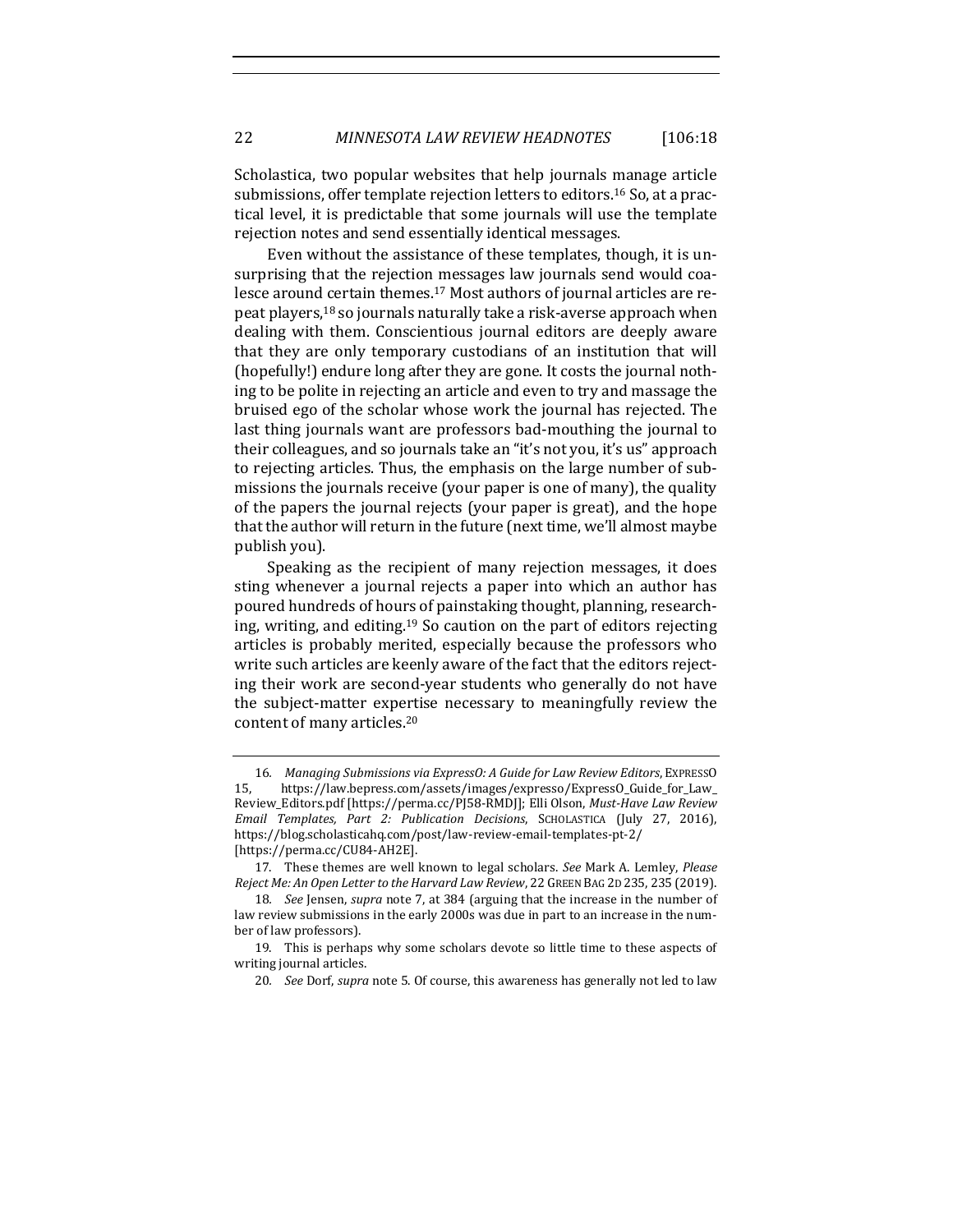In all respects, it is unsurprising that law journals have coalesced around essentially identical rejection messages. There is a risk that their rejections may offend authors, they feel a responsibility to avoid doing so, and they have been provided with tools that make giving offense less likely. In theory, everyone wins. In reality, everyone loses at least in part.

There is a cost to all involved when journals send inauthentic rejection messages. And make no mistake, the messages are inauthentic. If journal editors really do enjoy an article, if they really believe it to be excellent, then they make an offer of publication.<sup>21</sup> The first cost of the inauthenticity of these rejection notes is that they are soul-crushing, to both sender and recipient. The student editors who send the rejections are forced to suppress their true feelings in favor of canned politeness. They are denied the opportunity to speak in their own voice and are thus stripped of their agency—hardly what we want of students in professional school who will soon become our colleagues.

Such messages are damaging to the souls of the recipients, too. Article authors know that the rejection messages are not genuine. The knowledge that they are being lied to—and lied to by second-year law students who dare to judge the author's work and find it lacking breeds a sense of vague contempt in authors for both the student editors and the article selection process.<sup>22</sup> This feeling is compounded when authors receive essentially the same rejection message, over and over again. This is unhealthy for authors because the article selection process is of great importance to them. Moreover, to a greater or lesser degree, authors will realize that their frustrations with the article selection process are a function of a system that they are collectively responsible for. They have the power to enact meaningful reforms, such as instituting peer-reviewed article selection, yet they choose not to exercise it. In this sense, they are the architects of their own vexation—never a comfortable position to be in.

However, it is not just souls with which I am concerned. I also

professors instituting meaningful reforms to the law journal publication process, such as implementing peer review, *see* Posner, *supra* not[e 1,](#page-1-2) at 155–57, so it is difficult to say that this is a problem law professors care about too strongly.

<sup>21.</sup> There are, of course, exceptions. Journals may reject pieces of scholarship they think are excellent because they have filled their volume already, and the four or five top journals probably do reject pieces they think are genuinely good.

<sup>22.</sup> This may also be the case if an author suspects that his or her article was rejected for some reason other than its perceived quality, such as the author's pedigree. *See* Dan Subotnik & Glen Lazar, *Deconstructing the Rejection Letter: A Look at Elitism in Article Selection*, 49 J. LEGAL EDUC. 601, 602, 607–10 (1999).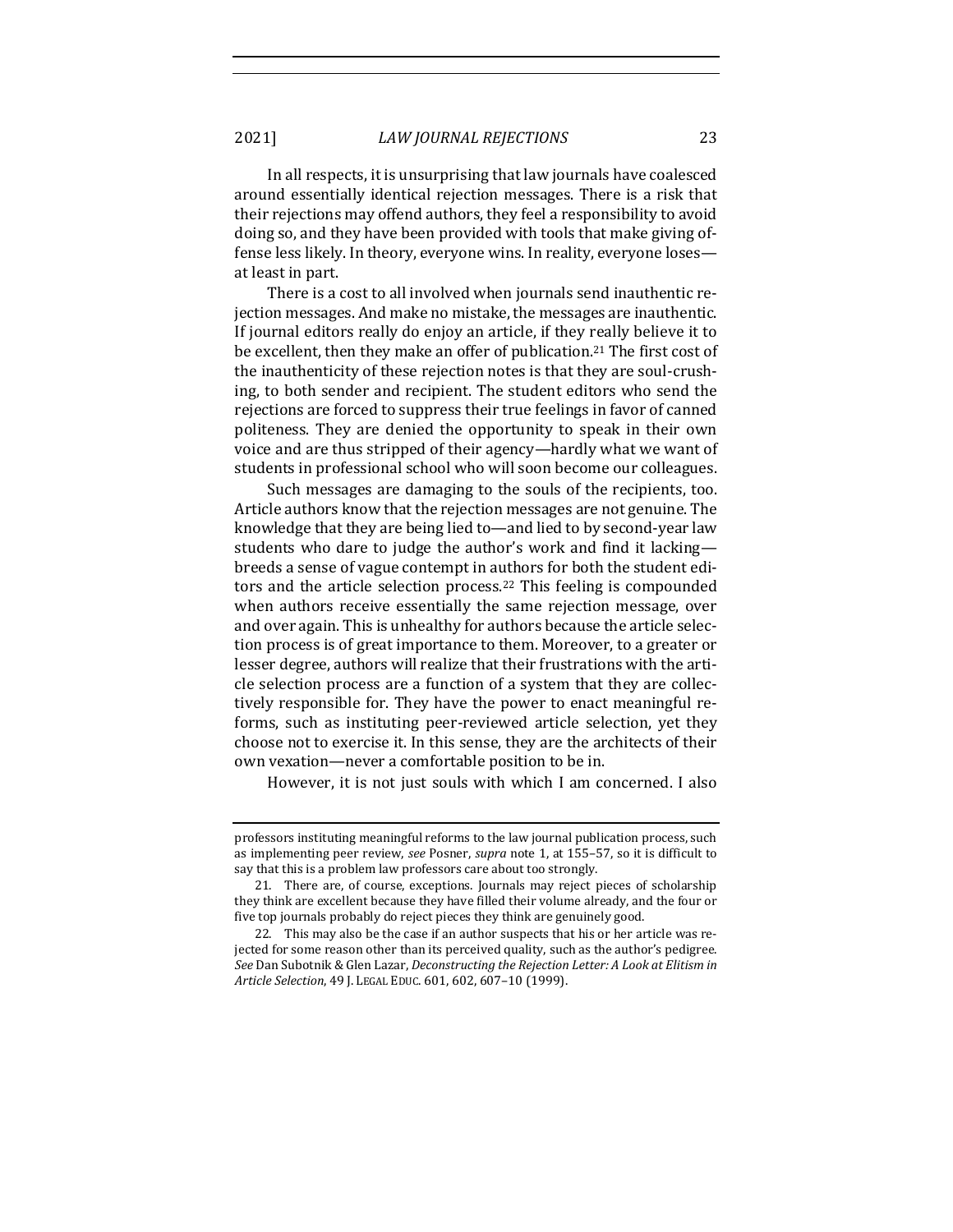worry about the practical impact that disingenuous and formulaic rejection messages have on both editors and authors. To begin, there are negative consequences for authors. For good or for ill, the article selection process is in the hands of students. Thus, if authors want their work published, they need to grab the attention and interest of student readers. Formulaic rejection letters, which do not indicate what students disliked about an article or why it was rejected deny authors the opportunity to make informed revisions that will increase the article's odds of selection at a later date.<sup>23</sup>

The second effect on authors is admittedly more speculative. Many authors have horror stories of student editors butchering their articles during the editorial process.<sup>24</sup> I wonder if the overzealous editing of some student editors is them reasserting agency of which they were robbed during the selection process. Admittedly, the causal connection between form rejection letters and fervid editing is not obvious. But it would not be surprising if a process that robbed students of power at a point when they had relatively little control led them to becoming petty tyrants when they later had some authority to flex.

Most concerning of all, though, is what form rejection letters will do to authors' perceptions of student editors. Because the messages strip the editors of their humanity, they allow authors to see the editors as nothing more than avatars for their journals, rather than as actual people. This allows authors to ignore the consequences of the publication system—a system that authors manipulate to benefit themselves at the expense of the students who ostensibly run it. It is difficult for moral actors to justify making a hundred or more simultaneous submissions to journals, especially knowing full well that, if you get an offer of publication from all but a few journals, you will use it to

<sup>23.</sup> Suggestions could include "The introduction was too technical," "I enjoyed it, but other members of the article selection committee did not think the thesis was convincing," or "This is the fourth article we have seen this cycle making the same argument about [whatever blockbuster case the Supreme Court is considering this term]." Of course, authors may worry that edits that appeal to students will reduce the article's overall quality. *See, e.g.*, Posner, *supra* not[e 1,](#page-1-2) at 158 (arguing that student editors favor stilted style and lengthy articles); Dorf, *supra* not[e 5](#page-2-2) (noting that articles with extensive background material may be less insightful and original). But since the goal of submitting articles is to get them published, feedback from the very people who decide whether that will happen is valuable.

<sup>24</sup>*. See, e.g.*, Posner, *supra* not[e 1,](#page-1-2) at 159–60 (discussing several law professors' negative experiences with journal editors); *see also* Bradford, *supra* not[e 9,](#page-2-3) at 31–32 ("You want to be as laidback and relaxed as possible when you examine what the editors have done to your valuable work.").